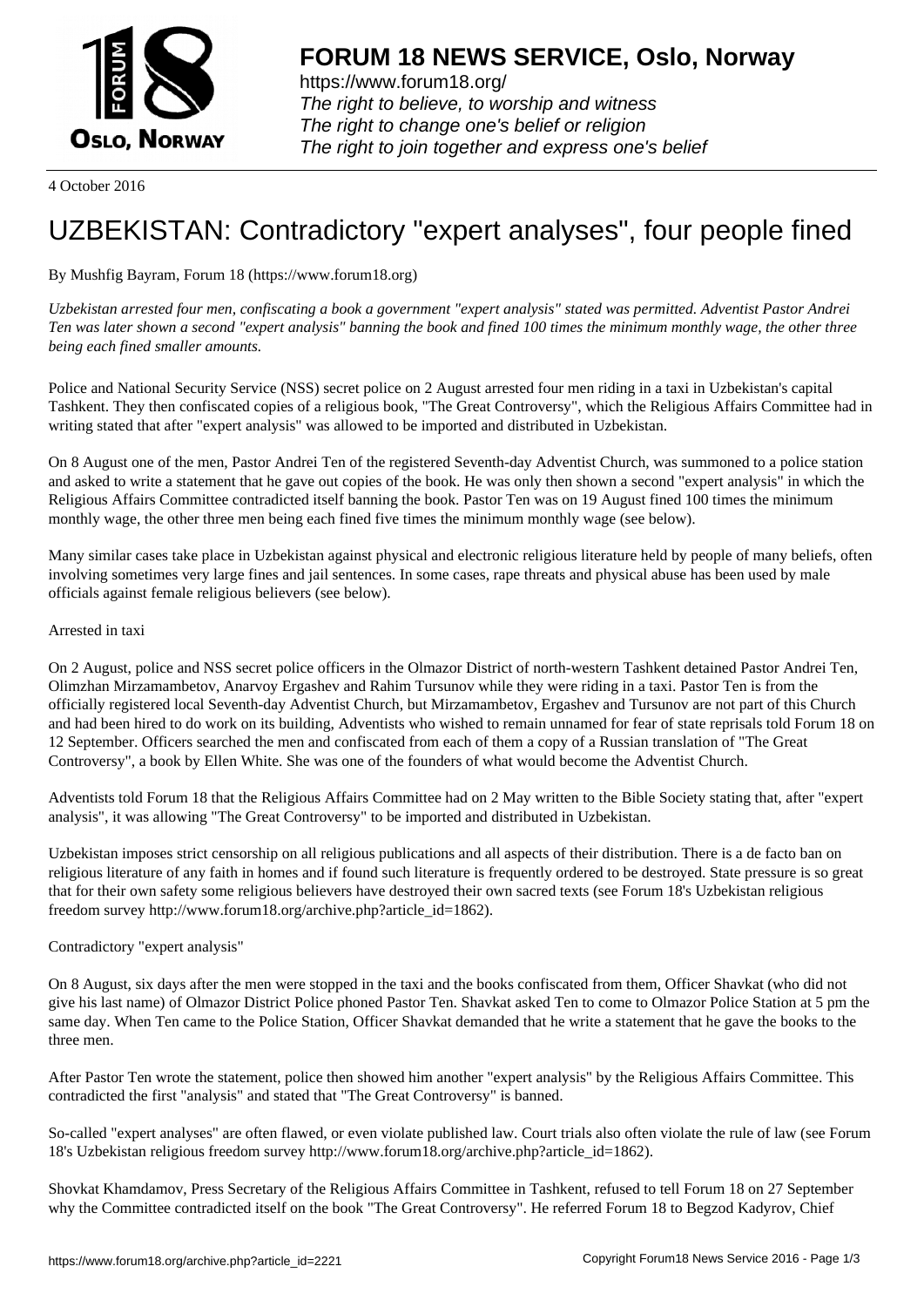## Cases launched

After showing Pastor Ten the contradictory "expert analysis", Olmazor Police then opened cases against all four men under the Code of Administrative Offences' Article 184-2 ("Illegal production, storage, or import into Uzbekistan, with the intent to distribute or actual distribution, of religious materials by physical persons").

Olmazor Police told Forum 18 on 26 September that the only officer named Shavkat who works for Olmazor District Police is Deputy Chief of Olmazor Police Myrzajanov. Forum 18 on 26 September called the mobile phone number from which Ten was called. Officer Shavkat (who refused to give his last name) answered the phone. But after Forum 18 started asking about the case he then claimed that it was a "wrong number" and put the phone down. Subsequent calls went unanswered.

Deputy Police Chief Myrzajanov's land line phone number went unanswered on 26 September.

 $\mathcal{L}$  and other Committee of and other Committee of 27 September.

#### "Anti-terrorism"?

Asked why cases were opened against Ten and the other three men, Olmazor Police Department on 26 September referred Forum 18 to Makhmud Tolipov, the head of the local Anti-Terrorism Police. Police did not explain what so-called "anti-terrorism" has to do with these cases.

Asked about the case on 27 September, Anti-Terrorism Police officer Tolipov refused to comment. "These are internal issues of Uzbekistan," he claimed to Forum 18. "Talk to our Foreign Ministry and they will explain them to you." He put the phone down.

#### Four fines

On 19 August Judge Musa Yusupov of Olmazor District Criminal Court of Tashkent fined Pastor Ten, Mirzamambetov, Ergashev and Tursunov. Ten was fined 100 times the minimum monthly wage, 13,024,000 Soms. The other three men were each fined five times the minimum monthly wage, 651,200 Soms. (Large discrepancies exist between the market and official currency exchange rates.) "Judge Yusupov unlawfully ordered the confiscation of the books," the Adventists stated.

Olmazor Court officials (who would not give their names) between 26 and 27 September refused to comment on the case or put Forum 18 through to Judge Yusupov.

Many fines, jail sentences, rape threats and assaults

Many similar cases take place in Uzbekistan. For example, Jehovah's Witnesses have told Forum 18 that between January and July 2016 at least 51 Jehovah's Witnesses across all of Uzbekistan were fined for "offences" related to the possession of religious literature. Fines imposed varied between three and 60 times the minimum monthly wage. They commented that "the use of or even the mere possession of the Bible" outside the building of their only state-registered religious community, in Chirchik, "is considered to be an administrative violation".

Only belief communities that have state registration are allowed to exist, violating international human rights law (see Forum 18's Uzbekistan religious freedom survey http://www.forum18.org/Archive.php?article\_id=1862).

These kind of fines and other punishments for having religious literature affect people of many beliefs. One Baptist, Stanislav Kim, was on 26 August given two years corrective labour living in his home for having religious books at home (see F18News 29 September 2016 http://www.forum18.org/archive.php?article\_id=2219). Similarly, two Jehovah's Witnesses were on 27 January jailed for 10 days and, with 28 others, fined for "illegal" literature and meeting for worship (see F18News 28 June 2016 http://www.forum18.org/archive.php?article\_id=2192).

Materials in electronic form are also targeted, Jehovah's Witnesses noting that religious literature and electronic devices were confiscated from the homes of two Jehovah's Witnesses in Chirchik on 11 May and from two others in Fergana on 11 June. No prosecutions appear to have followed. Bakhtiyor Khudaiberdiyev was arrested on 9 January at Tashkent Airport for having suras [verses] from the Koran and other material on his phone, and at least two Muslims are serving five-year prison terms for the Koran and sermons in their mobile phones (see F18News 7 April 2016 http://www.forum18.org/archive.php?article\_id=2165).

During some of raids and confiscations in 2016, male police threatened female Jehovah's Witnesses with rape and also physically assaulted women (see F18News 25 May 2016 http://www.forum18.org/archive.php?article\_id=2182). Torture is "routine" in Uzbekistan, the United Nations (UN) Committee has found (see Forum 18's Uzbekistan religious freedom survey http://www.forum18.org/Archive.php?article\_id=1862). (END)